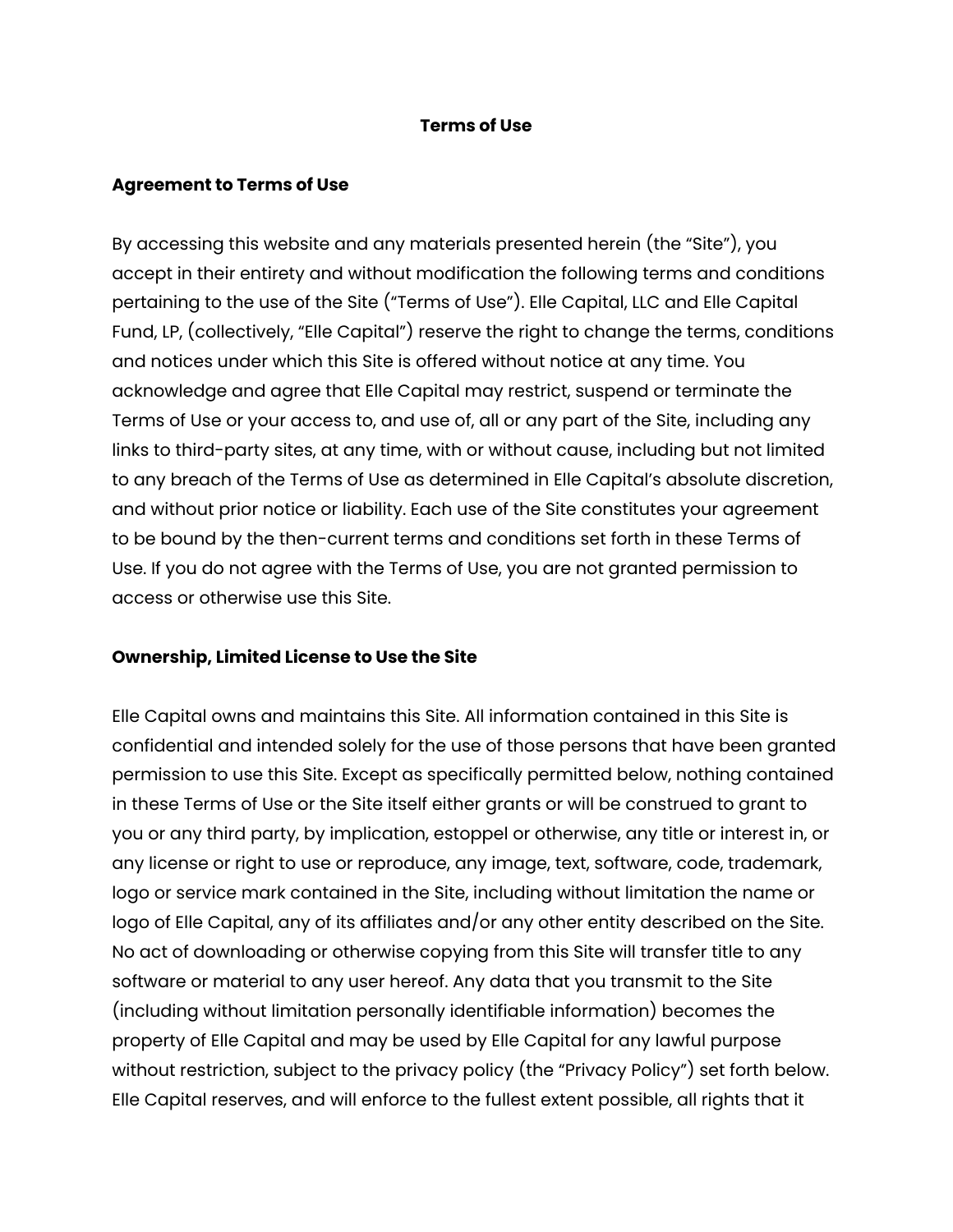may have with respect to copyright and trademark ownership of all material contained in the Site. Elle Capital grants you a limited, nonexclusive license to display and otherwise use portions of the Site solely for your own private, non-commercial, informational purposes only, and to print pages from the Site only in connection with that use. You may not copy, store, modify, distribute, transmit, perform, reproduce, publish, license, create derivative works from, transfer or sell any text, graphics, logos and other source-identifying symbols, designs, icons, images, or other information, software or code obtained from the Site without prior express written permission from Elle Capital which may be withheld for any or no reason.

## **No Offer of Securities; No Advice**

THIS SITE AND THE INFORMATION INCLUDED HEREIN IS FOR GENERAL INFORMATION PURPOSES ONLY. UNDER NO CIRCUMSTANCES SHOULD ANY MATERIAL AT THE SITE BE USED OR CONSIDERED AS AN OFFER TO SELL OR A SOLICITATION OF AN OFFER TO BUY ANY SECURITY, FUTURE OR OTHER FINANCIAL PRODUCT OR INSTRUMENT, INCLUDING ANY INTEREST IN ANY INVESTMENT FUND SPONSORED OR MANAGED BY ANY OF ELLE CAPITAL AND/OR ITS AFFILIATES ("ELLE CAPITAL AFFILIATES") OR ANY INVESTMENT ADVISORY SERVICES OFFERED BY ELLE CAPITAL AFFILIATES. ANY SUCH OFFER OR SOLICITATION CAN AND WILL BE MADE ONLY BY MEANS OF THE APPLICABLE CONFIDENTIAL OFFERING MEMORANDUM OF EACH SUCH INVESTMENT FUND OR OTHER APPLICABLE DOCUMENT, ONLY IN JURISDICTIONS IN WHICH SUCH AN OFFER WOULD BE LAWFUL AND ONLY TO INDIVIDUALS WHO MEET THE INVESTOR SUITABILITY AND SOPHISTICATION REQUIREMENTS OF AS DETERMINED FROM TIME TO TIME BY ELLE CAPITAL AFFILIATES IN ITS SOLE AND ABSOLUTE DISCRETION.

This Site is also not intended to provide any investment, financial, legal, regulatory, accounting, tax or similar advice, and nothing on this Site should be construed as a recommendation, by Elle Capital Affiliates or any third party, to acquire or dispose of any investment or security, or to engage in any investment strategy or transaction. You should consult your own investment, legal, tax and/or similar professionals regarding your specific situation and any specific decisions.

#### **Privacy Policy**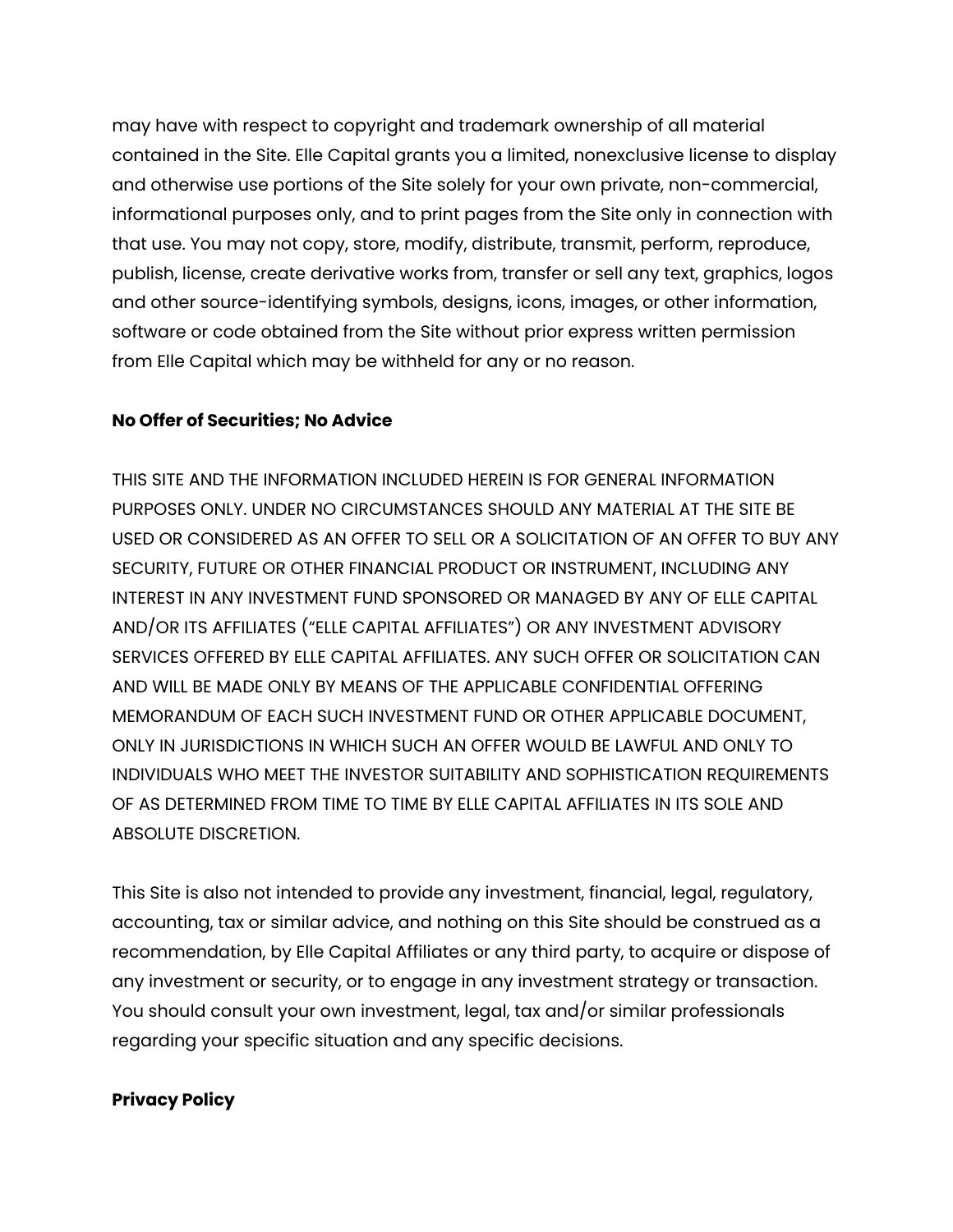In using portions of the Site, you may be asked to provide Elle Capital with personal information about you, your relatives and/or other persons affiliated or designated by you. Personal information is any information that can be used to identify or contact a specific individual or company. Elle Capital may use personally-identifiable information for its own internal purposes, or on behalf of its affiliates. Elle Capital will not transfer, sell or disclose such personal information to any other third party without the applicable person's prior consent, except as may be required by law (such as a subpoena, search warrant or other court order, or pursuant to the order of any regulatory body having jurisdiction over Elle Capital, its affiliates or funds managed by Elle Capital or its affiliates) or to protect the integrity of the Site. In general, Elle Capital's business practices limit access to personal information obtained through use of the Site to those members of its personnel who need to know such information to conduct the operations of Elle Capital, its affiliates or funds managed by Elle Capital or its affiliates. Elle Capital maintains physical, electronic and procedural safeguards designed to protect such information from unauthorized access or use. Elle Capital will use personal information obtained through your use of the Site only in accordance with the privacy policy in effect at the time such information was provided. Elle Capital reserves the right to change this Privacy Policy at any time and to apply such changes retroactively.

If you do not consent to the terms of this Privacy Policy, please do not use the Site, and, if you have provided personal identifying data, please contact Elle Capital about how you would like Elle Capital to handle such data.

## **No Reliance**

While Elle Capital uses reasonable efforts to update the information contained in the Site, Elle Capital makes no representations or warranties as to the accuracy, reliability or completeness of any information at the Site. Any content of the Site is subject to change without notice. As noted above, permission by Elle Capital to access this Site should not be construed as, or relied upon as, investment, financial, legal, regulatory, accounting, tax or similar advice. All statements in this website are the opinions of Elle Capital unless otherwise specified.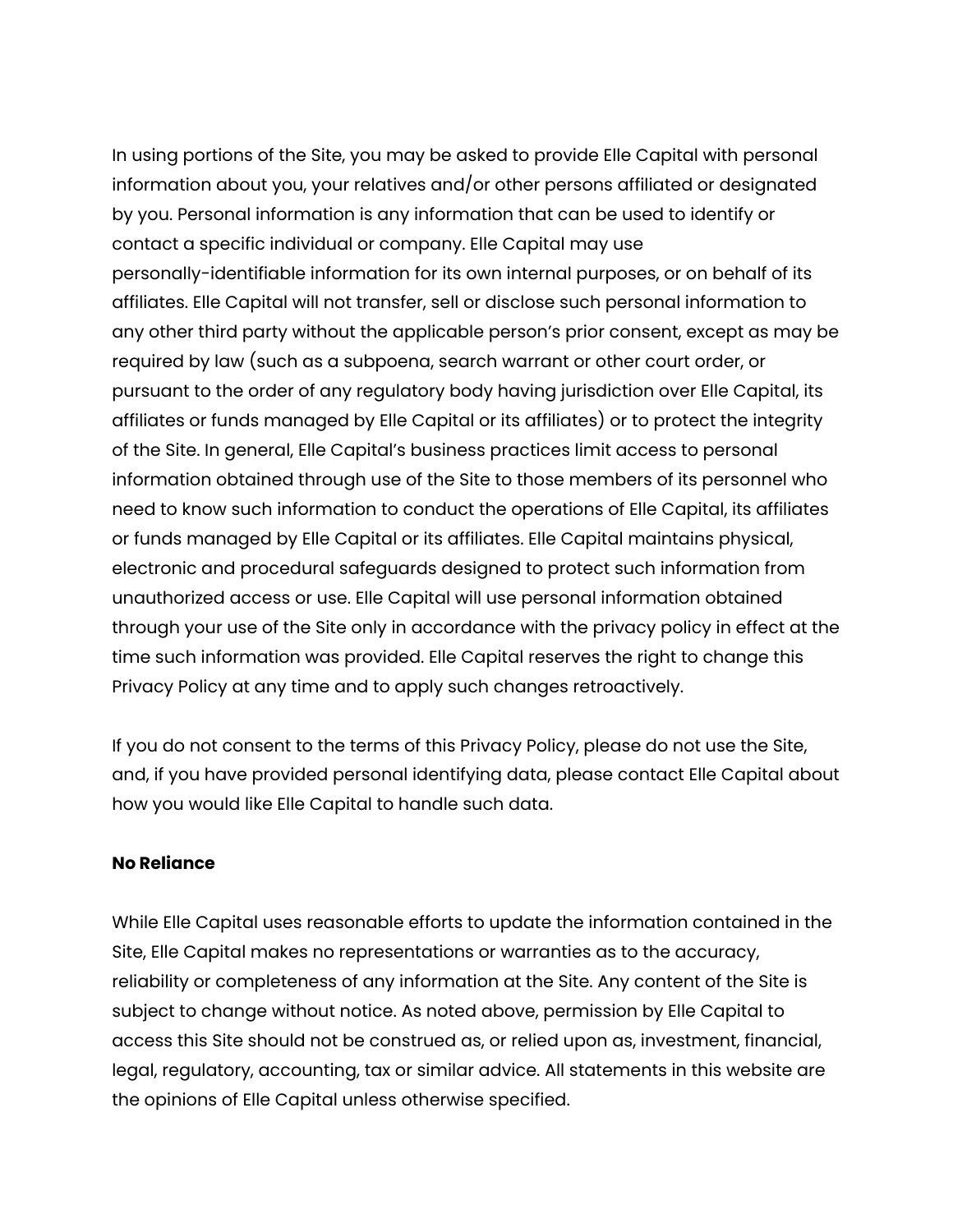## **Materials to be Consulted in their Entirety**

All materials at the Site are meant to be reviewed in their entirety, including any footnotes, legal disclaimers, restrictions, disclosures, hedge clauses, and any copyright or proprietary notices, including those contained in this Terms of Use. Any disclaimers, restrictions, disclosures or hedge clauses apply to any partial document or material in the same manner as they do the whole, and will be deemed incorporated in the portion of any material or document that you consult or download.

## **No Warranty**

ELLE CAPITAL AFFILIATES AND THEIR OFFICERS, DIRECTORS, MEMBERS, PRINCIPALS, INVESTORS, AGENTS AND EMPLOYEES MAKE NO REPRESENTATIONS OR WARRANTIES, EXPRESS OR IMPLIED, REGARDING THE SUITABILITY OR OTHER CHARACTERISTICS OF THE INFORMATION AND MATERIALS CONTAINED ON OR PRESENTED THROUGH THE SITE. ALL SUCH INFORMATION AND MATERIALS ARE PROVIDED "AS IS", WITHOUT ANY WARRANTY OF ANY KIND. ELLE CAPITAL AFFILIATES HEREBY FURTHER DISCLAIM ALL WARRANTIES AND CONDITIONS WITH REGARD TO SUCH INFORMATION AND MATERIALS, INCLUDING ALL IMPLIED WARRANTIES AND CONDITIONS OF MERCHANTABILITY, FITNESS FOR A PARTICULAR PURPOSE, TITLE, NON-INFRINGEMENT AND AVAILABILITY.

You acknowledge that you are aware that by using this Site you may be subject to security and privacy exploitations, including, eavesdropping, sniffing, spoofing, hacking, breaking passwords, harassment, exposure to objectionable material, posturing, and/or other security or privacy hazards.

ELLE CAPITAL AFFILIATES AND THEIR OFFICERS, DIRECTORS, MEMBERS, PRINCIPALS, INVESTORS, AGENTS AND EMPLOYEES FURTHER ASSUME NO RESPONSIBILITY FOR, AND MAKE NO WARRANTIES THAT, FUNCTIONS CONTAINED AT THIS SITE WILL BE UNINTERRUPTED OR ERROR-FREE, THAT DEFECTS WILL BE CORRECTED, OR THAT THE SITE OR THE SERVER THAT MAKES IT AVAILABLE WILL BE FREE OF VIRUSES OR OTHER HARMFUL COMPONENTS. ELLE CAPITAL, ITS AFFILIATES AND THEIR OFFICERS, DIRECTORS, MEMBERS,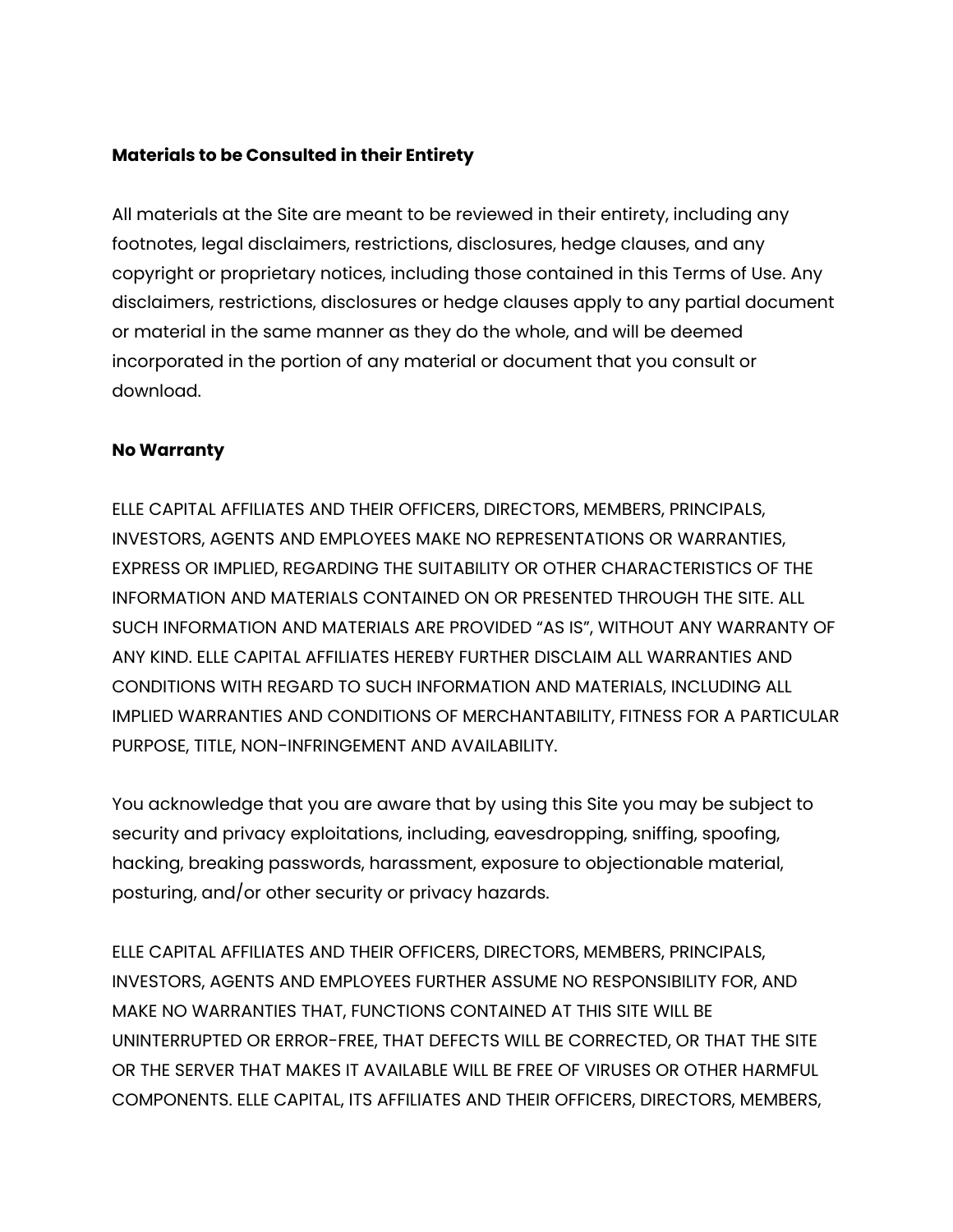PRINCIPALS, INVESTORS, AGENTS AND EMPLOYEES SHALL NOT BE LIABLE FOR ANY DAMAGES OF ANY TYPE OF KIND TO, VIRUSES THAT MAY INFECT, OR SERVICES REPAIRS OR CORRECTIONS THAT MUST BE PERFORMED, ON YOUR COMPUTER OR OTHER PROPERTY, ON ACCOUNT OF YOUR ACCESSING OR USE OF THIS SITE.

# **Limitation of Liability; Indemnification**

IN NO EVENT SHALL ELLE CAPITAL AFFILIATES OR THEIR OFFICERS, DIRECTORS, MEMBERS, PRINCIPALS, INVESTORS, AGENTS AND EMPLOYEES BE LIABLE FOR ANY CLAIMS, LIABILITIES, LOSSES, COSTS OR DAMAGES, INCLUDING DIRECT, INDIRECT, PUNITIVE, EXEMPLARY, INCIDENTAL, SPECIAL OR CONSEQUENTIAL DAMAGES, ARISING OUT OF OR IN ANY WAY CONNECTED WITH (I) THE USE OF OR INABILITY TO USE THE SITE OR WITH ANY DELAY IN USING THE SITE, INCLUDING BUT NOT LIMITED TO LOSS OF REVENUE, TRADING, PROFITS, ANTICIPATED PROFITS, BUSINESS, SAVINGS, GOODWILL, USE, OPPORTUNITY OR DATA; (II) ANY INFORMATION AND MATERIALS OBTAINED THROUGH THE SITE; OR (III) OTHERWISE ARISING OUT OF THE USE OF THE SITE; IN ANY CASE WHETHER BASED ON THEORIES ARISING IN CONTRACT, TORT, STRICT LIABILITY OR OTHERWISE. SUCH LIMITATIONS APPLY EVEN IF ELLE CAPITAL AFFILIATES OR ANY OF THEIR OFFICERS, DIRECTORS, MEMBERS, PRINCIPALS, INVESTORS, AGENTS OR EMPLOYEES HAVE BEEN ADVISED OF THE POSSIBILITY OF DAMAGES OR COULD HAVE FORESEEN THE DAMAGES. FURTHER, ELLE CAPITAL AFFILIATES WILL NOT BE RESPONSIBLE FOR ANY FAILURE TO COMPLY, BY YOU OR ANY THIRD PARTY, WITH THESE TERMS OF USE OR WITH APPLICABLE FEDERAL, STATE AND/OR LOCAL LAWS.

These limitations of liability will apply regardless of: (i) any negligence or gross negligence of any Elle Capital Affiliates or (ii) whether the liability arises in negligence, gross negligence, strict liability, contract, tort (including negligence or gross negligence) or any other theory of legal liability; and will remain in effect even if any remedy fails of its essential purpose.

Your sole remedy for dissatisfaction with your use of the Site is to stop using the Site.

You hereby agree to indemnify, defend and hold Elle Capital Affiliates and their officers, directors, members, principals, investors, agents and employees harmless